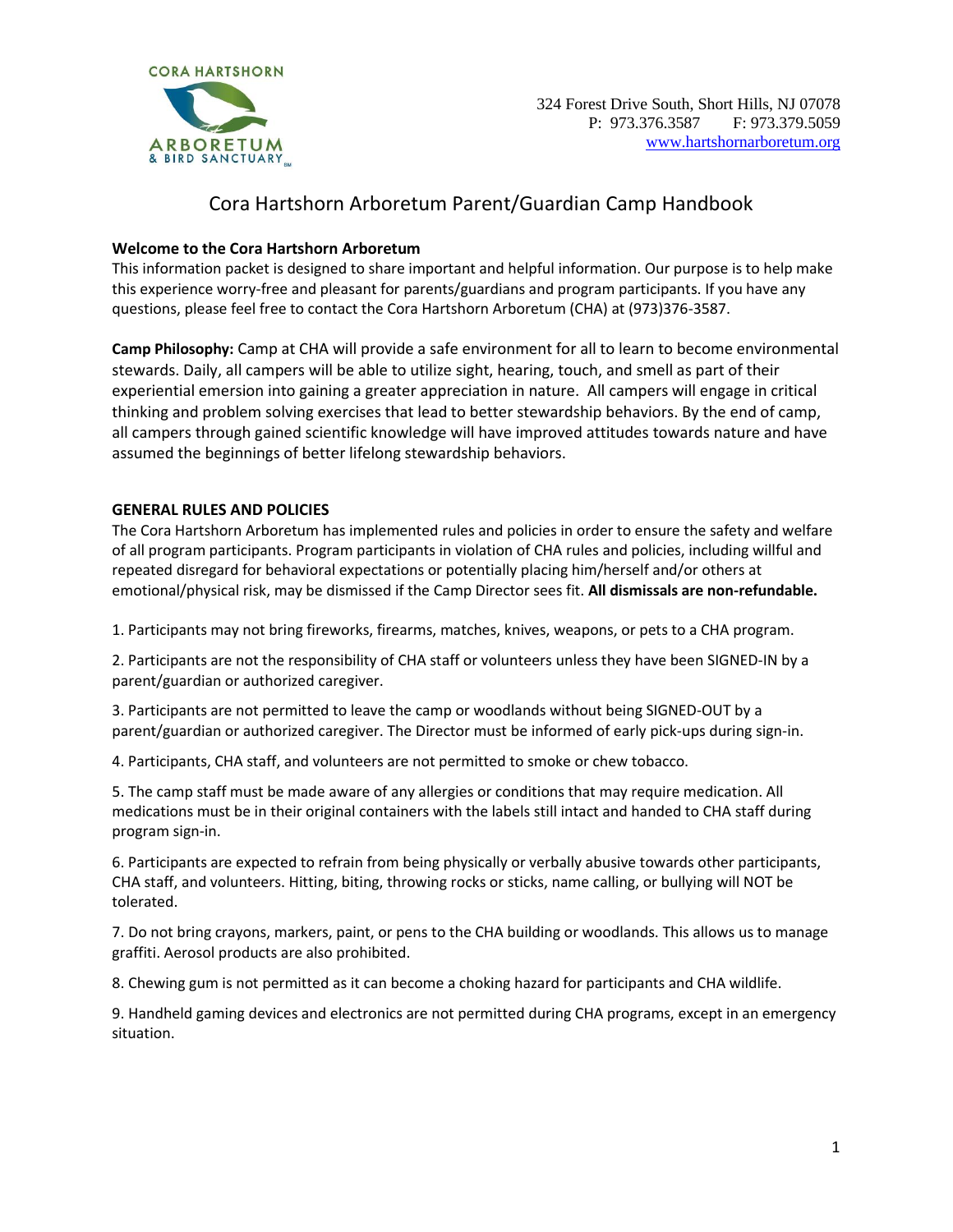

## **TRANSPORTATION: SIGN-IN & SIGN-OUT**

All transportation to and from the Cora Hartshorn Arboretum is the responsibility of the parent/guardian or caregiver. Participants must be signed-in each day with a CHA staff member between 8:45am- 9:00am. Signout will commence 5 minutes prior to the end of the program. You must list the names of the authorized persons who can pick up the minor child on the Health and Emergency Form. A written notice by parent/guardian is required for early sign-out. LATE PICK-UPS require an additional \$50 per 15 minutes over dismissal time.

#### **ADDITIONAL FORMS**

Emergency and Medical: the attached Agreement forms must be completed and filed with the Cora Hartshorn Arboretum (CHA) **TWO weeks** prior to the program. **Participants will not be permitted without the completed forms. No exceptions!** 

#### **SICK DAYS, ILLNESSES, and INJURIES**

Parents/guardians or caregivers must contact the Cora Hartshorn Arboretum if a participant will be missing a program day. A CHA staff member can be contacted at (973) 376-3587. This allows the CHA staff to continue with the program instead of waiting without necessity. If you do not call, a CHA staff member will call to confirm that your child is absent. If a participant becomes ill or injured to a point where they can no longer enjoy or participate in the days activities while at CHA, he/she will be asked to sit in the lobby with camp staff until a parent/guardian or caregiver is able to pick them up. If CHA staff is unable to reach a parent/guardian, the emergency numbers listed on the medical form will be contacted. Please be sure that your emergency contacts are made aware of this. The CHA staff, counselors, and volunteers are only qualified to provide minimal health care. The CHA DOES NOT dispense any medications. If illness requiring medication occurs, the Camp Director will contact a parent/guardian or caregiver to pick-up the participant. If a camper has a minor injury (scrape, small cut, bruise etc.), the person picking them up will be informed of what took place and what the injury was.

#### **PERSONAL ITEMS**

The Cora Hartshorn Arboretum is not responsible for damaged or lost personal items. CHA staff strongly discourages participants from bringing delicate, valuable items, or electronics to programs. All personal items should be clearly marked with the participant's first and last name. CHA staff and volunteers make every effort to see that the participant returns home with all of his/her belongings. Please look through the Lost and Found on the last day of the program session. All unclaimed items will be donated to charity. The following items are not permitted: **candy/gum, cell phones, toys or electronics, clothing with explicit or offensive pictures and wording, anything that could be used as a weapon.** 

#### **APPROPRIATE OUTDOOR ATTIRE**

It is the responsibility of parents/guardians or caregivers to dress participants according to the weather. Footwear should be sneakers or other closed-toe shoes that are comfortable for walking. Participants will not be allowed to participate in outdoor activities if they are wearing sandals and flip flops. On rainy days, participants should wear a poncho/raincoat and rain boots; NOT umbrellas. On snowy or cold days, participants should wear winter coats, winter boots, mittens/gloves, and hat. During the summer sunscreen is strongly encouraged, and insect repellent is allowed to be worn during camp. Please apply these to your child before the start of camp. Camp staff and volunteers are not permitted to apply these materials.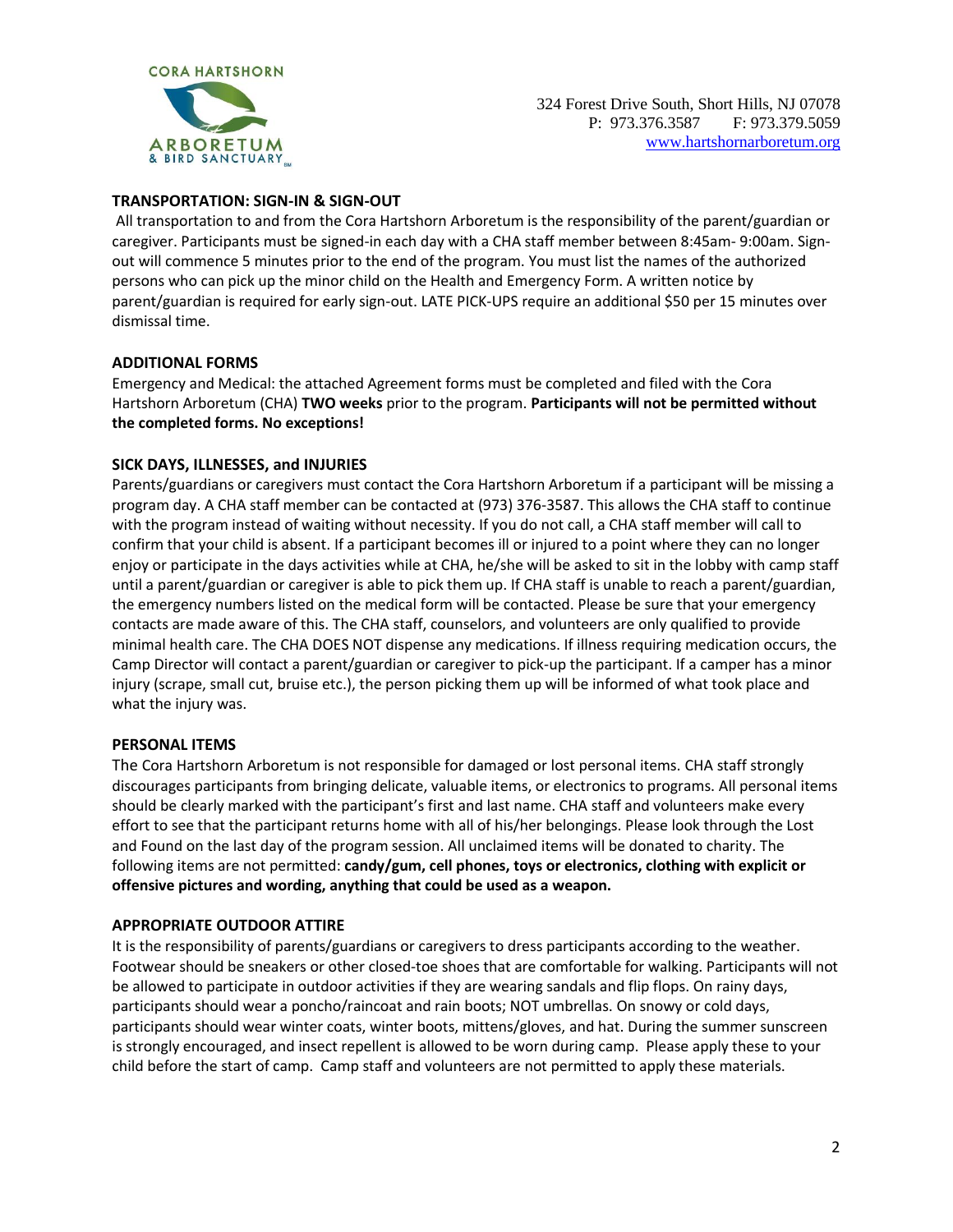

#### **LUNCHES**

Participant's name should be clearly written on the outside of their lunch box/bag. Please pack a snack AND a lunch. If needed, please use an ice pack in your lunch bag. Please include a **reusable** water bottle so it can be refilled throughout the day. Please do not use glass food containers. All participants will have lunch together in a supervised setting. There will be a "nut-free" table for those allergic to nut products. By regulation, the Cora Hartshorn Arboretum cannot provide meals for participants.

#### **ALLERGIES**

The Cora Hartshorn Arboretum uses bird seed and other products for the care of our animals which contain nut products or may be manufactured with equipment containing nut products. Therefore, **the CHA is not considered a "nut-free" environment**. The CHA does not follow the Millburn School District's policy prohibiting participants from bringing snacks or lunches containing nut products.

*Parents/guardians or caregivers of participants with nut allergies or sensitivities should be aware of this and take appropriate precautions.* 

#### **HEALTH AND SAFETY**

All CHA staff have a responsibility and must follow CHA procedures of health, safety, and security. The wellbeing of participants is the Cora Hartshorn Arboretum's top priority. All CHA staff and volunteers are carefully screened and professionally trained prior to working with the public. The CHA staff and volunteers rely on positive reinforcement and redirection for behavioral issues. Parents/guardians will be called for involvement if behavior becomes damaging to other participants or the program as a whole. All CHA staff working directly with program participants are required to hold a current First Aid and CPR certification. CHA staff is not allowed to provide medical care to any program participant; including the storage of prescription and nonprescription drugs. Applying ice or tech-nu, cleaning shallow wounds, and Band-Aids are acceptable treatments from CHA staff. If participants need medical assistance beyond the CHA treatment range, parents/guardians will be contacted. Medical emergencies will include a call to the local EMS. All behavioral and medical related incidents will be documented in an incident report which includes any communication with the participant's parent/guardian or caregiver.

#### **REFUNDS**

Registrations are accepted in the order in which they are received. All cancellation requests must be made in writing. In order to obtain a refund, cancellations must be made at least 30 days prior to the start of camp. Any cancellations made after the 30 days will only receive a refund if we are able to fill the spot. CHA has the right to cancel any program and CHA will refund the full amount that was paid.

#### **RISK**

Many Cora Hartshorn Arboretum activities involve a known and reasonable risk. The CHA staff and volunteers do everything possible to minimize these risks and provide a safe environment for participants. However, as with any type of high energy physical activity, there is always risk involved and the possibility of the unforeseen. This is to notify parents/guardians and participants of their responsibility, as a voluntary participant, to abide by all rules and policies. Participants must follow all instructions given by activity leaders as well as use common sense. By agreeing to voluntarily participate in a CHA program, parents/guardians and participants are aware and acknowledge the existence of risk in the event of an unforeseen or reasonably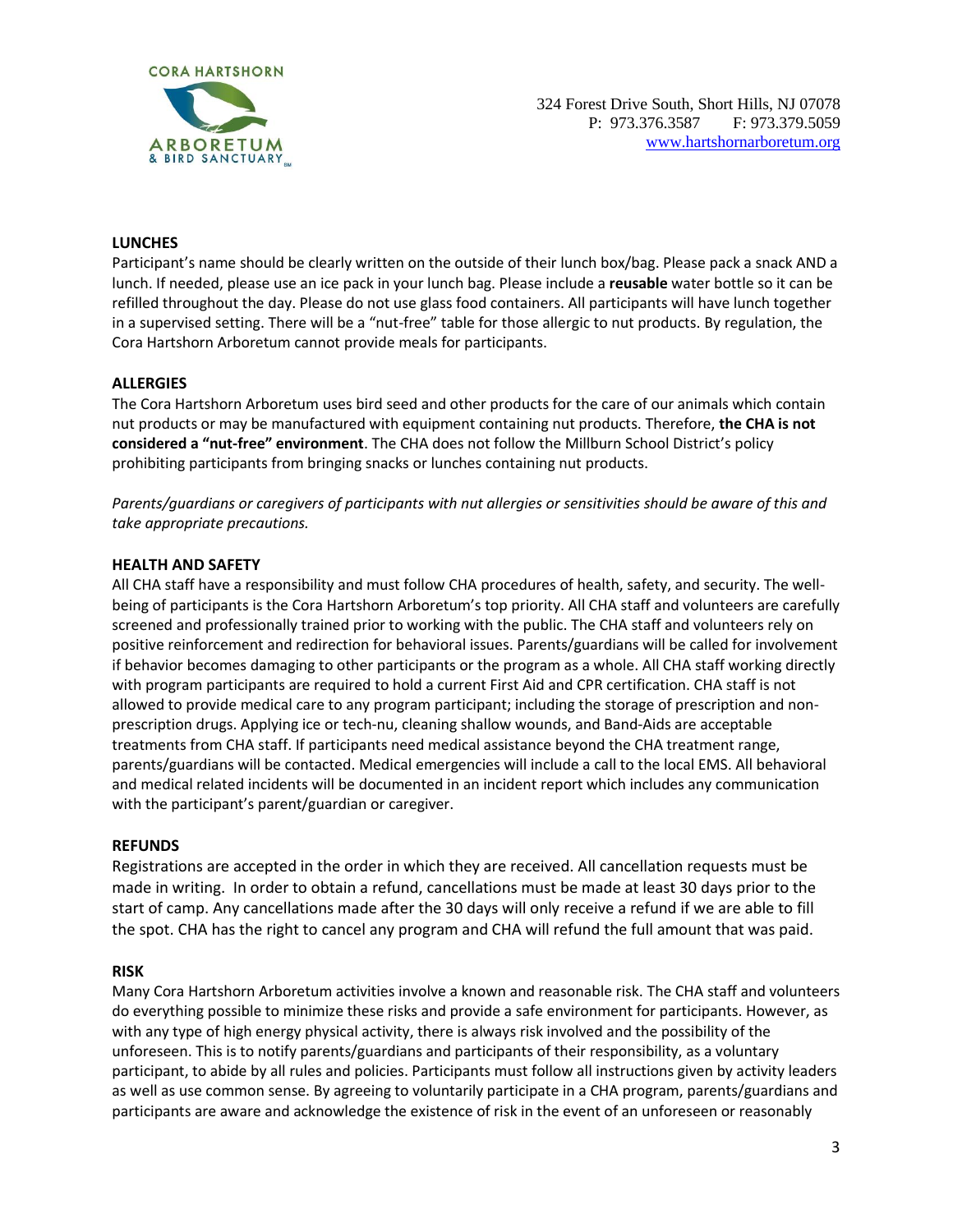

unpredictable circumstance, or an athletic type injury. CHA activities with a known risk factor include hiking, physically active games, nature exploration, and craft activities.

#### **PHOTO RELEASE**

The Cora Hartshorn Arboretum takes photographs of participants through the length of the program. Some of these photos will be utilized on the CHA website and/or in an array of marketing material. Be aware, registering for a program grants CHA permission to utilize your child's photos. In general, participants in pictures are not identified. *If you wish to exclude your participant from photos, please contact the Camp Director to complete the appropriate forms.* 

#### **WHAT TO BRING**

Programs at the Cora Hartshorn Arboretum are very active. It is important that participants have the necessary equipment with them. In addition to seasonally appropriate clothing and footwear, please ensure that participants have the following:

- Backpack (to store their belongings)
- Change of clothes (will not be kept at CHA; must be in participant backpack)
- Water bottle (reusable bottle; minimum of 12 oz)
- Lunch (that does not require refrigeration or heating)
- Snack (something easy and quick)
- Hat (seasonally appropriate; sun protection/warmth)
- Raincoat/poncho (rainy day)
- Rain boots (rainy day)
- Winter coat (snowy/cold days)
- Gloves/mittens (snowy/cold days)
- Snow boots (snowy/cold days)
- Inhaler and/or Epi-pen (to be kept by Camp Director)

#### **BEHAVIORAL ISSUES**

We expect participants to follow the rules of the Cora Hartshorn Arboretum. Participants will be issued two warnings in order to allow for behavioral improvement. After the second warning, CHA Staff may choose to issue a time-out. When behavior becomes a group management or safety concern, CHA staff will issue a time-out without a warning. The parent/guardian or caregiver picking-up the participant will be informed of the situation by a CHA staff member. If a participant's parent has been spoken to more than once through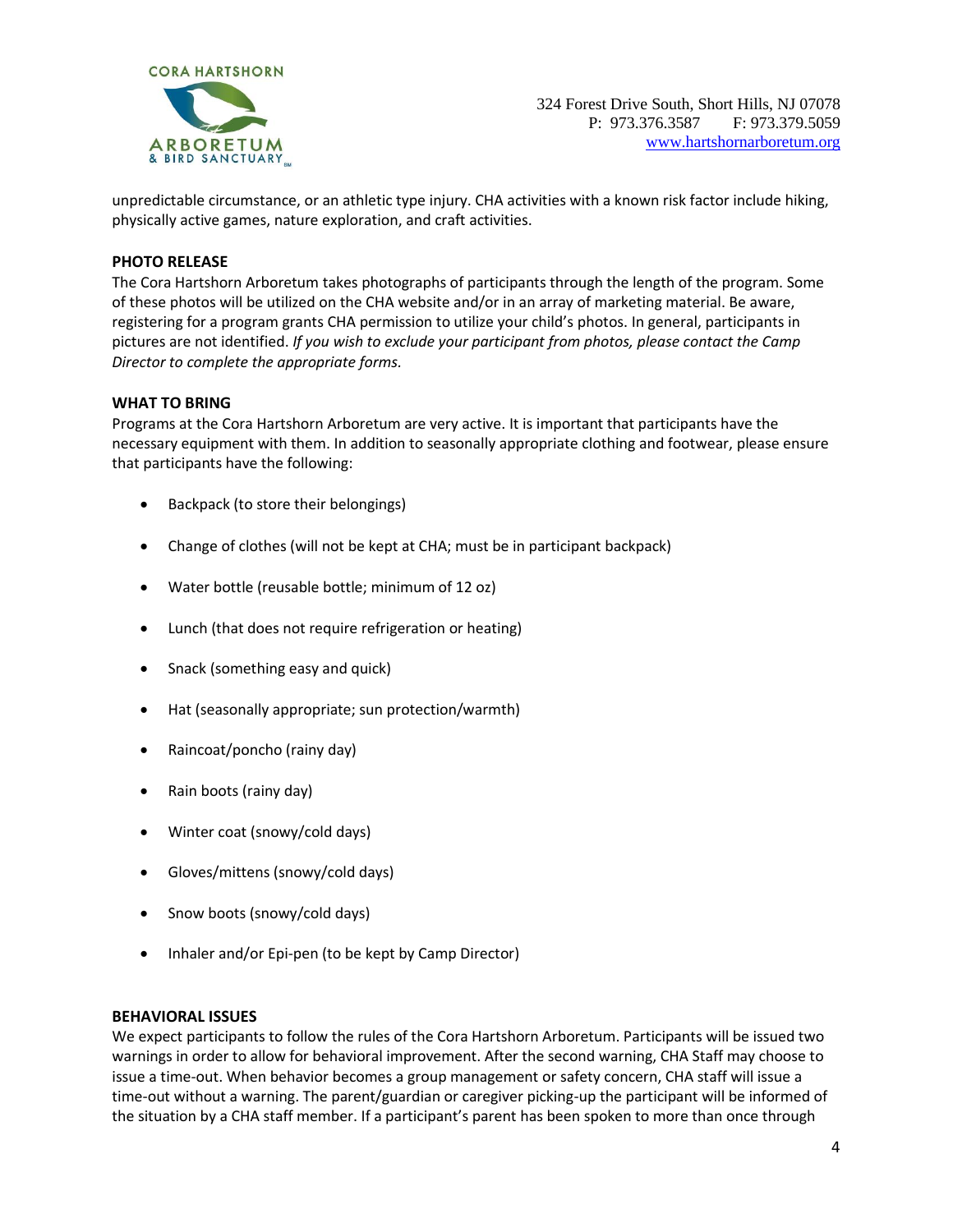

324 Forest Drive South, Short Hills, NJ 07078 P: 973.376.3587 F: 973.379.5059 [www.hartshornarboretum.org](http://www.hartshornarboretum.org/)

the duration of that specific program, and the behavior of the child has not improved, they will be removed from the program. **Refunds will not be issued for behavioral dismissals.** 

#### **PROGRAM CANCELLATION**

Cora Hartshorn Arboretum programs will be cancelled when Millburn Public Schools are closed due to inclement weather. CHA will cancel programs if the NJ Governor declares a State of Emergency when he/she believes a disaster has occurred or may be imminent (only Statewide or Essex County based emergencies). When Millburn Public Schools announce an early dismissal or delayed opening due to inclement weather, the CHA programs will follow this schedule. Please call the office at (973)376-3587 for confirmation of program cancellations.

#### **PROGRAM CAPACITY**

Registrations are accepted in the order in which they are received. After a program has reached maximum enrollment, registration will close. Registration will close the Friday prior to the program start date or after it has reached maximum capacity; whichever comes first. Late registrations will not be accepted- no exceptions. At the close of registration, a wait list will be created. Wait lists will be created on a first come, first served basis; campers will be accepted if an opening should arise. Wait lists do not guarantee the enrollment of a camper(s). To go on a waitlist please call 973-376-3587.

#### **A NOTE TO OUR PROGRAM PARTICIPANTS**

(Please read this section to participants before coming to a CHA program.)

The Cora Hartshorn Arboretum staff and volunteers are excited that you are joining us for this program! You will have a lot of fun meeting new friends and trying new things. We have rules so that you and everyone else will feel comfortable and safe at the Arboretum. We need you and everyone else to follow those rules. We will tell you what the rules are on your first day. But as a warm-up, here is our #1 rule: Have fun, make friends, and try new things – that's what it's all about!